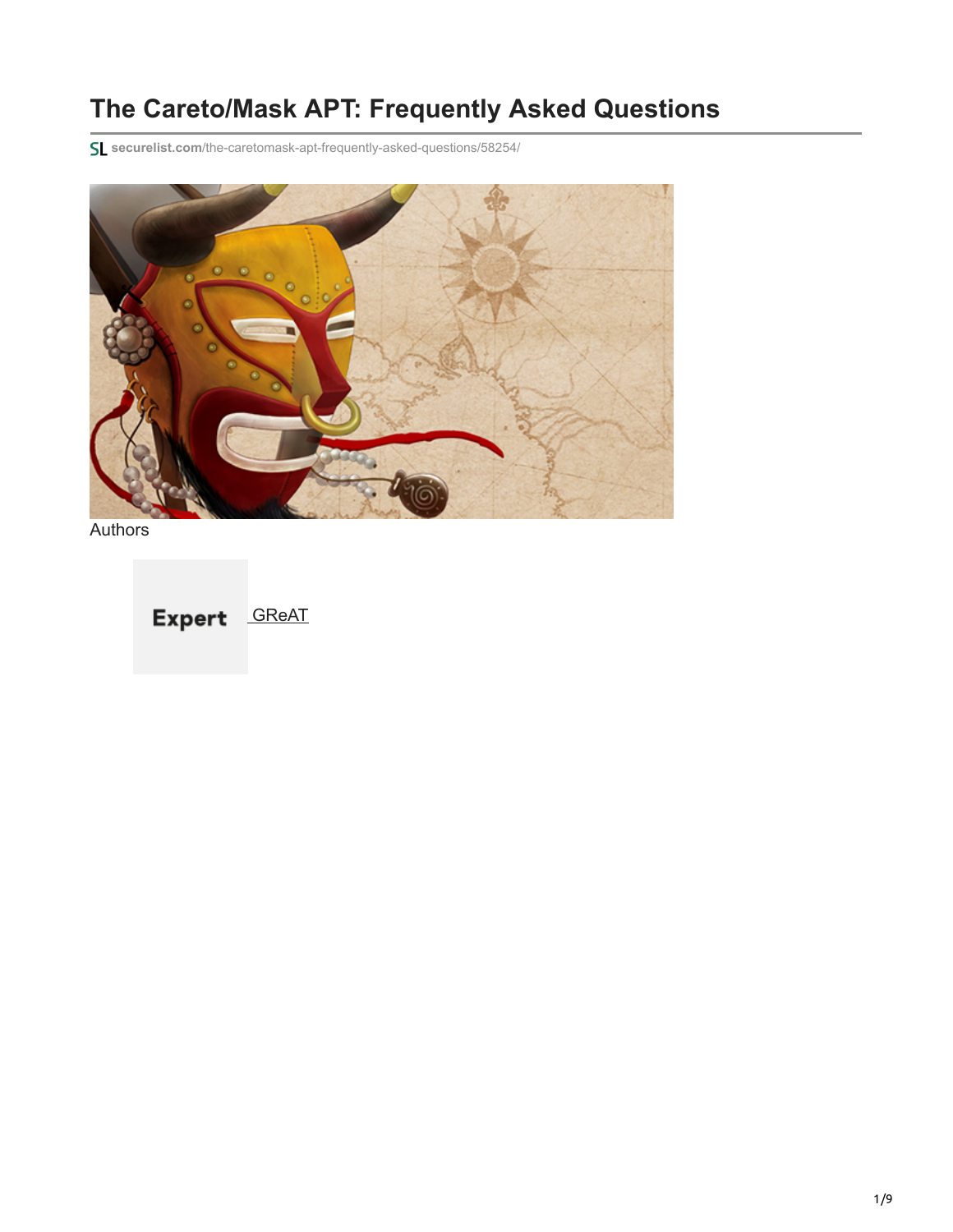

# **What exactly is Careto / "The Mask"?**

The Mask is an advanced threat actor that has been involved in cyber-espionage operations since at least 2007.

What makes The Mask special is the complexity of the toolset used by the attackers. This includes an extremely sophisticated piece of malware, a rootkit, a bootkit, Mac OS X and Linux versions and possibly versions for Android and iPad/iPhone (iOS).

The Mask also uses a customized attack against older Kaspersky Lab products in order to hide in the system. This puts it above [Duqu](http://www.kaspersky.com/about/press/major_malware_outbreaks/duqu) in terms of sophistication, making The Mask one of the most advanced threats at the current time. This and several other factors make us believe this could be a state-sponsored operation.

# **Why do you call it The Mask?**

The name "Mask" comes from the Spanish slang word "Careto" ("Mask" or "Ugly Face") that the authors included in some of the malware modules.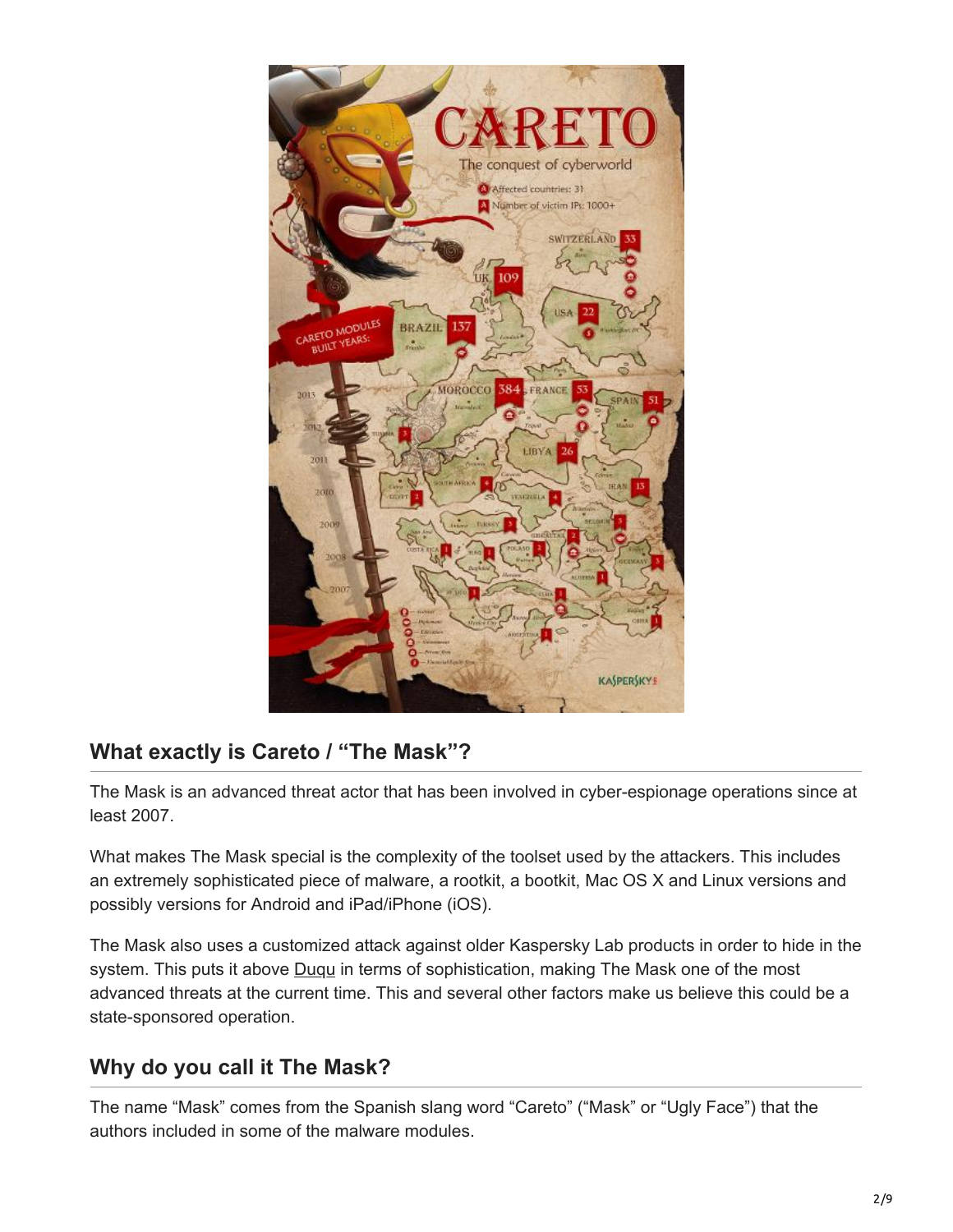| Proxy Enabled 222 f.Df#2 CED, [-]<br>erride à…,€, <i>®</i> Š, <i>f</i> …Ž^‹‡,, Proxy Server …®%@ <i>f</i> Š@…ކ^^            |
|-----------------------------------------------------------------------------------------------------------------------------|
| IE Proxy configuration :…މŒ<…Ž€図^Žf…,図,,‱.Œ<ŽŒ‰‰<br>Unknown $\mathbf{m} \in \mathbb{C}$ and Installed in sy                 |
| tem32? t‹"‡‰⊠Žƒ"⊠‡Œ‡‱…‰†"ŠŽ^…‹ No ⊠Ž Š^‹"Ž"€‡<br>system32 éf11, Ž <f‰ \="" filename="" td="" é0<=""></f‰>                   |
| <b><i>D</i></b> <ŠŽ<< CLSID\{ECD4FC4D-521C-11D0-B792-00A0C90312E1}\InprocServer32 €f1%€‰^fŠ^€"ft‡^0                         |
| Š⊠<^tt f{ŽŽŠ^Œff <entimešm^tžmrfže "<€<€@"…@…<="" <mm="" [-]installation="" information:="" td="" ‰š=""></entimešm^tžmrfže> |
| …図Š図‰,f‰^@E@^@ <mark>Careto - GetSystemReport v1.0</mark> "«ゐ21図…ŽŒf‱2…1…€,11^‹‰^Œ…,f1…   SystemR                           |
| port.txt 醌@‡†,\t <t@@sz<st %s="" (%s)="" +="" @žž€š@@œž@="" configurati<="" new="" setttglog.txt="" td=""></t@@sz<st>       |
| n updated ONLY for current user ^@ŠŒŽ@‡Tt@@@f%Œ‡~ŽŠ, et,,, , ,, %~<1,,, <@Žf, @,,Œ%~f                                       |
| New Configuration updated for all users ‰, @f @___, tŽ^f1@, Žf‹,, Š‹ @__^ __ Et‹^E __ Žt __ f^E Š @ New                     |
| MIN_ATTEMPS_URL_AUX=%d @^‰图fŠ^‡‡"図‡‰Ž‹‹,,®€図‡Œ‰®‱ New URL_AUX_WAIT=%d days 図f‰f‡†ŽŽ‹                                        |
| fŽ <b%,fbb,<b‡,, ,,€†<ššžb‡‡žfšb="" new="" td="" url_aux="%s" url_main="%s" œ`bšž€^†ž,b…bšš<=""></b%,fbb,<b‡,,>             |
| Original MIN_ATTEMPS_URL_AUX=%d fex%€fŠf2228 <fet2<22%,fš&2,œ,x%t original="" td="" url_aux_wa<=""></fet2<22%,fš&2,œ,x%t>   |
|                                                                                                                             |
|                                                                                                                             |

#### **Who are the victims? / What can you say about the targets of the attacks?**

The main targets of Careto fall into the following categories:

- Government institutions
- Diplomatic offices and embassies
- Energy, oil and gas companies
- Research institutions
- Private equity firms
- Activists

#### **Do we know the total number of victims?**

Although the exact number of victims is unknown, we observed victims at more than 1000 IP addresses in 31 countries. Infections have been observed in: Algeria, Argentina, Belgium, Bolivia, Brazil, China, Colombia, Costa Rica, Cuba, Egypt, France, Germany, Gibraltar, Guatemala, Iran, Iraq, Libya, Malaysia, Mexico, Morocco, Norway, Pakistan, Poland, South Africa, Spain, Switzerland, Tunisia, Turkey, United Kingdom, United States and Venezuela.

Based on an identification algorithm we developed, we counted over 380 unique victims between over 1000+ IPs.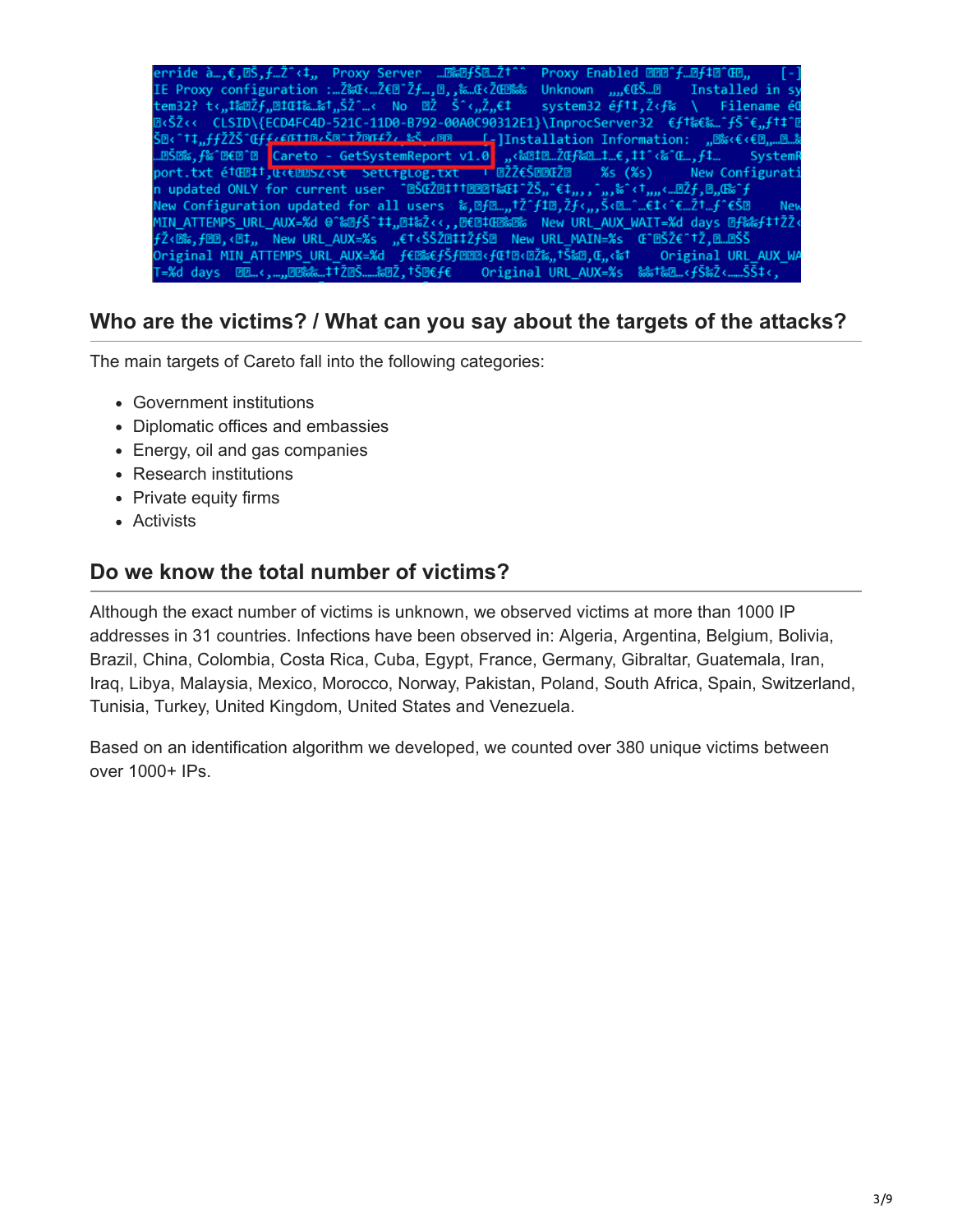

However, considering that victim information has been collected only for some command-and-control servers and sinkholed hosts, the total number of affected countries and unique victims can be much higher.

# **What does Careto do? What happens after a target machine is infected?**

For the victims, an infection with Careto is disastrous. The malware intercepts all the communication channels and collects the most vital information from the infected system. Detection is extremely difficult because of stealth rootkit capabilities. In addition to built-in functionalities, the operators of Careto can upload additional modules which can perform any malicious task. Given the nature of the known victims, the impact is potentially very high.

# **How does Careto infect computers?**

The Mask campaign we discovered relies on spear-phishing e-mails with links to a malicious website. The malicious website contains a number of exploits designed to infect the visitor, depending on his system configuration. Upon successful infection, the malicious website redirects the user to the benign website referenced in the e-mail, which can be a YouTube movie or a news portal.

It's important to note the exploit websites do not automatically infect visitors; instead, the attackers host the exploits at specific folders on the website, which are not directly referenced anywhere, except in malicious e-mails. Sometimes, the attackers use sub-domains on the exploit websites, to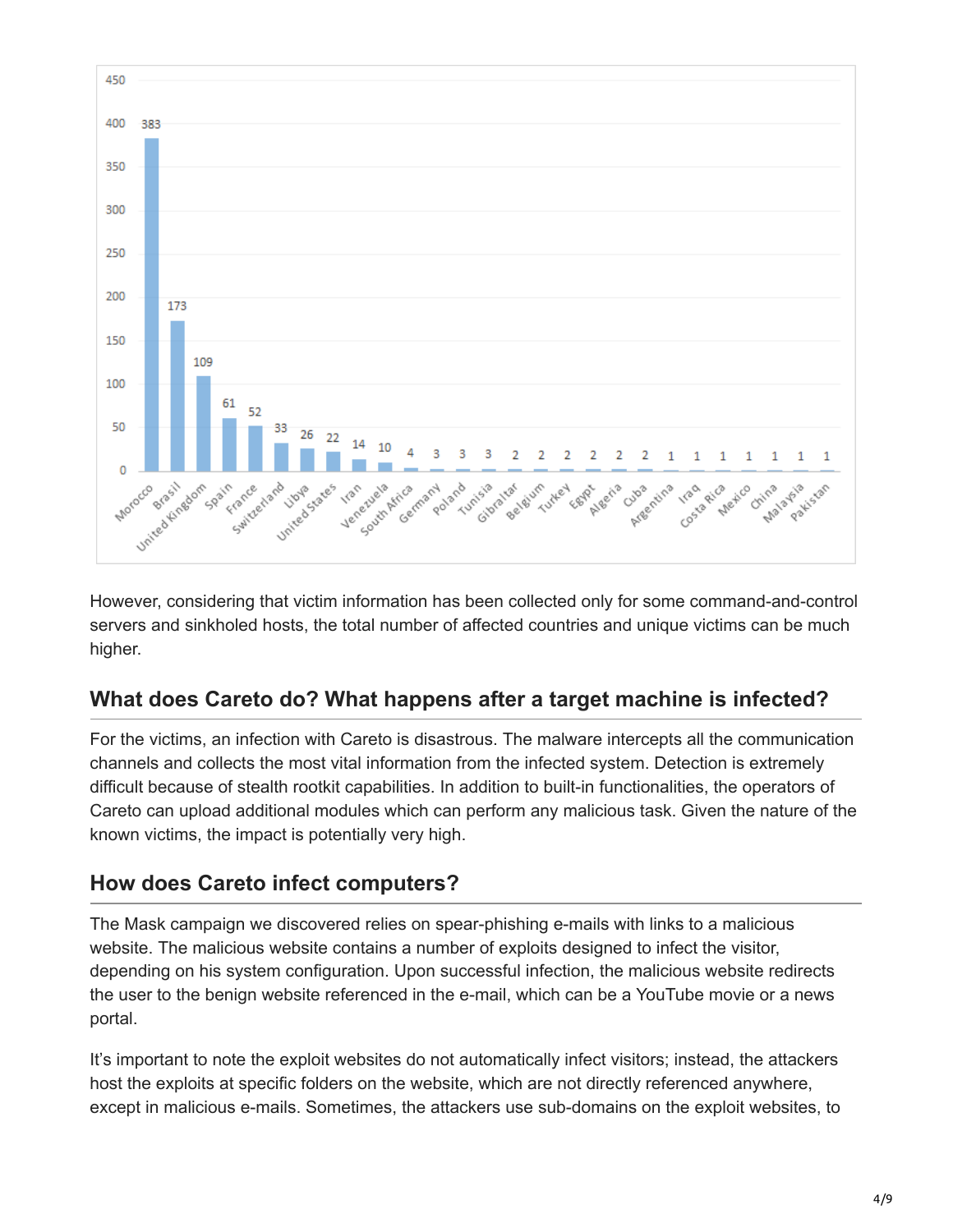make them seem more legitimate. These sub-domains simulate sub-sections of the main newspapers in Spain plus some international ones like the Guardian and the Washington Post.

# **Are the attackers using any zero-day vulnerabilities?**

So far, we observed attacks using multiple vectors. These include at least one Adobe Flash Player exploit (CVE-2012-0773). The exploit was designed for Flash Player versions prior to 10.3 and 11.2.

The [CVE-2012-0773](http://www.cve.mitre.org/cgi-bin/cvename.cgi?name=CVE-2012-0773) was originally discovered by VUPEN and has an interesting story. This was the first exploit to break the Chrome sandbox and was used to win the CanSecWest Pwn2Own contest in 2012. The exploit caused a bit of a controversy because the VUPEN team refused to reveal how they escaped the sandbox, claiming they were planning to sell the exploit to their customers. It is possible that the Careto threat actor purchased this exploit from VUPEN.(See [story by Ryan Naraine\)](http://www.zdnet.com/blog/security/pwn2own-2012-google-chrome-browser-sandbox-first-to-fall/10588)

Other vectors used include social engineering, asking the user to download and execute a JavaUpdate.jar file or to install a Chrome browser plugin. We suspect other exploits exist as well, but we haven-t been able to retrieve them from the attack server.

#### **Is this a Windows-only threat? Which versions of Windows are targeted? Are there Mac OS X or Linux variants?**

So far, we observed Trojans for Microsoft Windows and Mac OS X. Some of the exploit server paths contain modules that appear to have been designed to infect Linux computers, but we have not yet located the Linux backdoor. Additionally, some of the C&C artifacts (logs) indicate that backdoors for Android and Apple iOS may also exist.

#### **Have you seen any evidence of a mobile component – iOS, Android or BlackBerry?**

We suspect an iOS backdoor exists but we haven't been able to locate it yet. The suspicion is based on a debug log from one of the C&C servers where a victim in Argentina is identified and logged as having a user agent of "Mozilla/5.0 (iPad; CPU OS 6\_1\_3 like Mac OS X) AppleWebKit/536.26 (KHTML, like Gecko) Mobile/10B329". This appears to indicate it is an iPad, although without a sample, it's hard to be sure.

In addition to this, we also suspect the existence of an Android implant. This is based on a unique version identifier sent to the C&C which is "AND1.0.0.0". Communications with this unique identifier have been observed over 3G links, indicating a possible mobile device.

# **How is this different from any other APT attack?**

What makes The Mask special is the complexity of the toolset used by the attackers. This includes extremely sophisticated malware, a rootkit, a bootkit, Mac and Linux versions and possibly versions for Android and iPad/iPhone (Apple iOS).

Also, The Mask uses a customized attack against older Kaspersky products in order to hide in the system. This puts it above Duqu in terms of sophistication, making The Mask one of the most advanced APTs at the current time. This and several other factors make us believe this could be a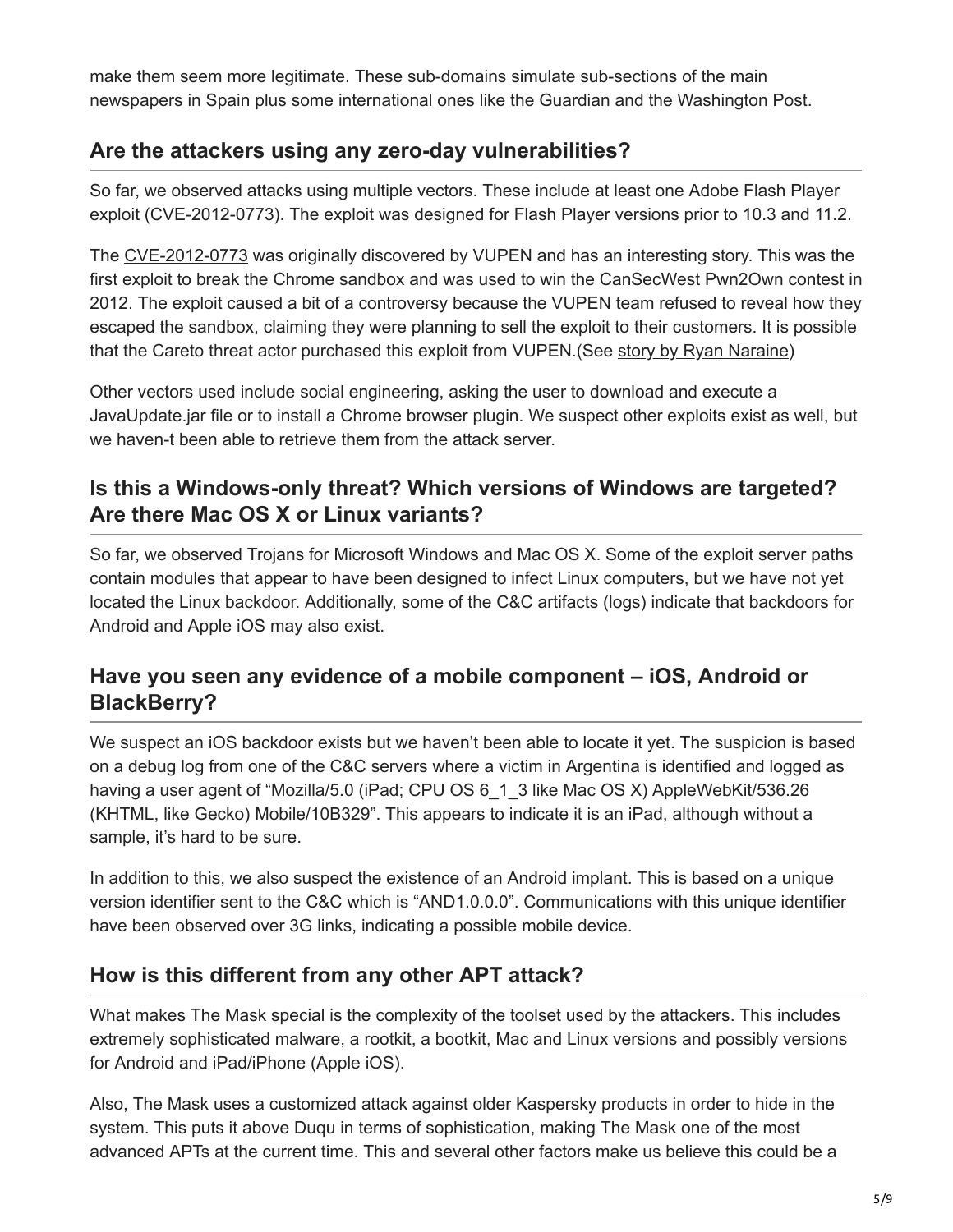state-sponsored operation.

#### **How did you become aware of this threat? Who reported it?**

We initially became aware of Careto when we observed attempts to exploit a vulnerability in our products to make the malware "invisible" in the system.

Of course, this raised our interest and our research team decided to investigate further. In other words, the attackers attracted our attention by attempting to exploit Kaspersky Lab products.

Although the vulnerability in the products was discovered and fixed five years ago, there is still a possibility that there are users out there who haven't updated the product. In such cases the exploit can still be active, although it will not prevent us from removing the malware and cleaning the system.

### **Are there multiple variants of Careto? Are there any major differences in the variants?**

Careto is a highly modular system; it supports plugins and configuration files which allow it to perform a large number of functions.

Variants of Careto have different compilation timestamps going back to 2007. Most modules were created in 2012.



#### **Is the command-and-control server used by Careto still active? Have you been able to sinkhole any of the C&Cs?**

At the moment, all known Careto C&C servers are offline. The attackers began taking them offline in January 2014. We were also able to sinkhole several C&C servers, which allowed us to gather statistics on the operation.

# **What exactly is being stolen from the target machines?**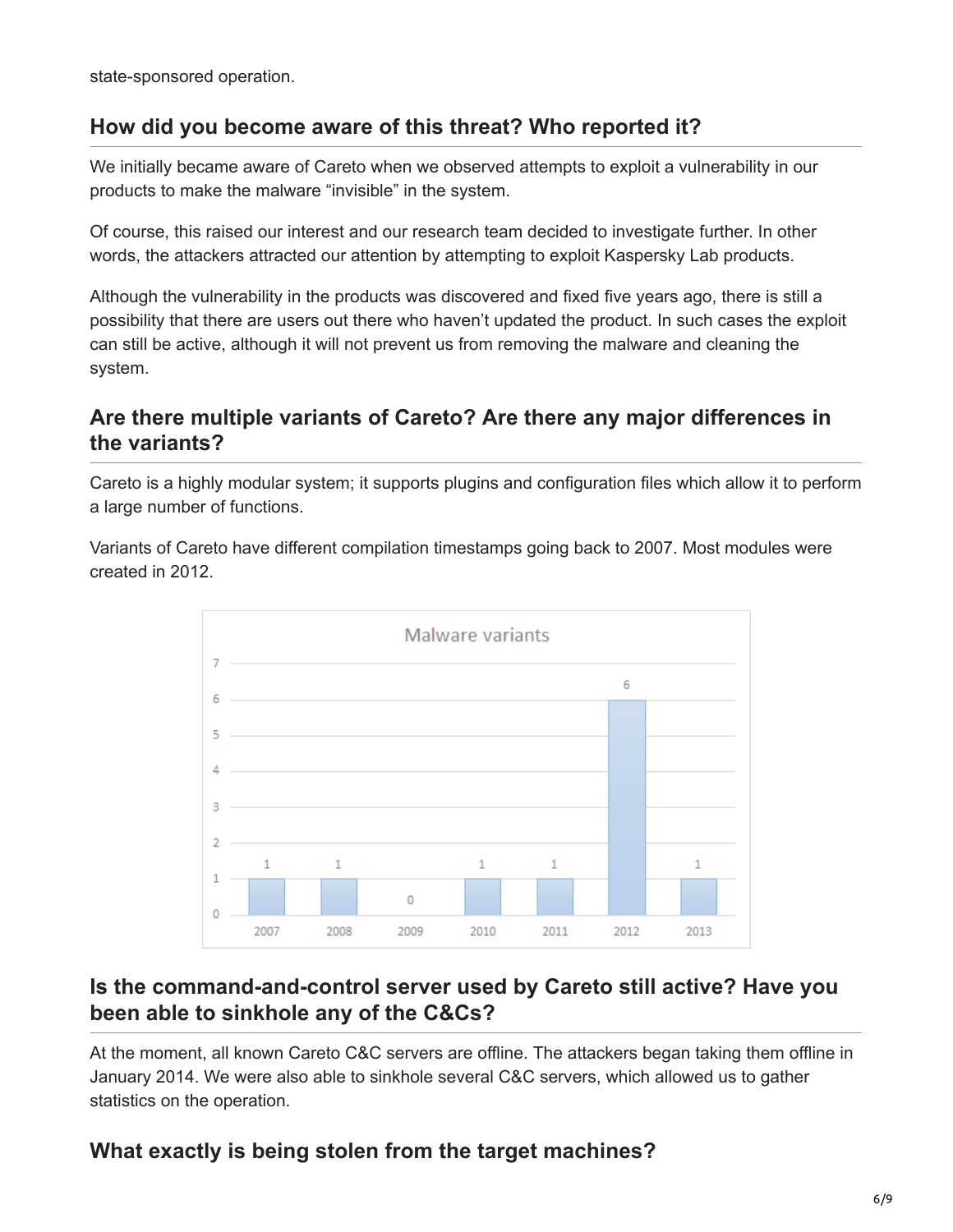The malware collects a large list of documents from the infected system, including encryption keys, VPN configurations, SSH keys and RDP files. There are also several unknown extensions being monitored that we have not been able to identify and could be related to custom military/governmentlevel encryption tools.

Here's the full list of collected files from the configurations we analyzed:

**\*.AKF,\*.ASC,\*.AXX,\*.CFD,\*.CFE,\*.CRT,\*.DOC,\*.DOCX,\*.EML,\*.ENC,\*.GMG,\*.GPG,\*.HSE,\*.KEY, \*.M15,\*.M2F,\*.M2O,\*.M2R,\*.MLS,\*.OCFS,\*.OCU,\*.ODS,\*.ODT,\*.OVPN,\*.P7C,\*.P7M,\*.P7Z,\*.PAB,\*.PDF, \*.PGP,\*.PKR,\*.PPK,\*.PSW,\*.PXL,\*.RDP,\*.RTF,\*.SDC,\*.SDW,\*.SKR,\*.SSH,\*.SXC,\*.SXW,\*.VSD, \*.WAB,\*.WPD,\*.WPS,\*.WRD,\*.XLS,\*.XLSX**

#### **Is this a state-sponsored attack?**

The Mask uses a customized attack against older Kaspersky Lab products in order to hide in the system. In addition, it includes a rootkit, a bootkit, Linux/Mac versions and possibly a version for Apple iOS. This puts it above [Duqu](https://securelist.com/duqu-faq-33/32463/) in terms of sophistication, making The Mask one of the most advanced APTs at the current time.

Also, we observed a very high degree of professionalism in the operational procedures of the group behind this attack, including monitoring of their infrastructure, shutdown of the operation, avoiding curious eyes through access rules, using wiping instead of deletion for log files, etc. This level of operational security is not normal for cybercriminal groups.

his and several other factors make us believe this could be a state-sponsored campaign.

# **Who is responsible?**

Attribution is a difficult task. On the internet, it is extremely difficult to make a solid attribution due to the volatile nature of the way it was built.

Some clues such as the use of the Spanish language are weak, as it is spoken in many countries, including Latin America, Mexico or the United States (for instance in Miami, where a strong Spanishspeaking community exists).

We should also keep in mind the possibility of false flag attacks before making any solid assumption on the identity of who is responsible without very solid proof.

#### **How long have the attackers been active?**

Some Careto samples were compiled as far back as 2007. The campaign was active until January 2014, but during our investigations the C&C servers were shut down.

That's at least five years. We cannot rule out the possibility of the attackers resurrecting the campaign at some point in the future.

# **Did the attackers use any interesting/advanced technologies?**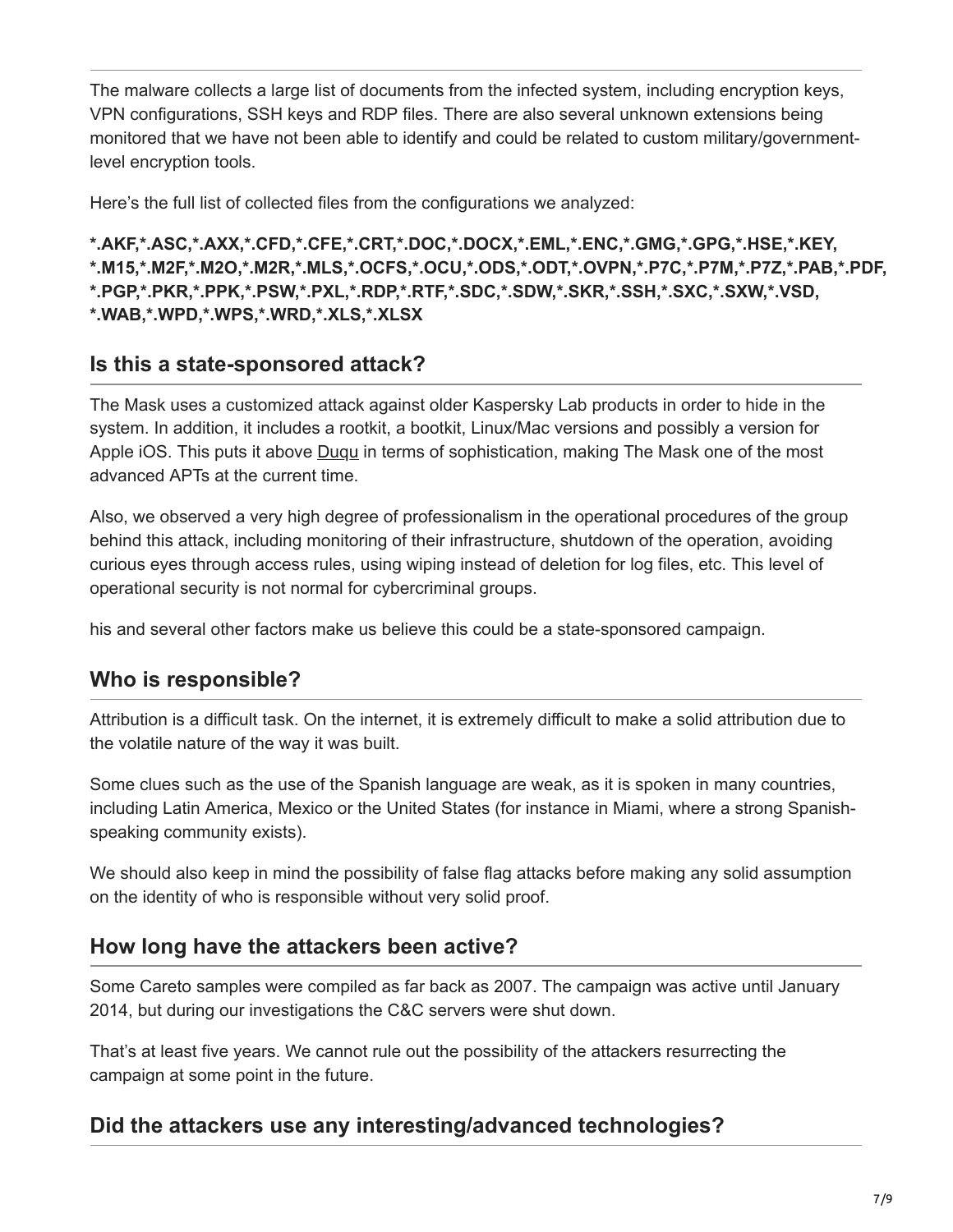The Windows backdoor is extremely sophisticated, and the attackers used a number of techniques in order to try to make the attack stealthier. These include injection into system libraries and attempting to exploit older Kaspersky Lab products to avoid detection.

Additionally, the exploits cover all potential target systems, including Mac OS X and Linux. Also, the communication between different exploit shellcode modules is done through cookies, which is quite an unusual technique.

# **Does Kaspersky Lab detect all variants of this malware?**

Yes. Our products detect and remove all known versions of the malware used by the attackers. Detection names:

- Trojan.Win32/Win64.Careto.\*
- Trojan.OSX.Careto

# **Are there Indicators of Compromise (IOCs) to help victims identify the intrusion?**

Yes, IOC information has been included in our detailed technical research paper.

You can read our full report here.



[\[Click to download\]](https://media.kasperskycontenthub.com/wp-content/uploads/sites/43/2018/03/20133638/unveilingthemask_v1.0.pdf)

- $\bullet$  [APT](https://securelist.com/tag/apt/)
- [Cyber espionage](https://securelist.com/tag/cyber-espionage/)
- [Keyloggers](https://securelist.com/tag/keyloggers/)
- [Rootkits](https://securelist.com/tag/rootkits/)
- [Targeted attacks](https://securelist.com/tag/targeted-attacks/)
- [Zero-day vulnerabilities](https://securelist.com/tag/zero-day-vulnerabilities/)

Authors